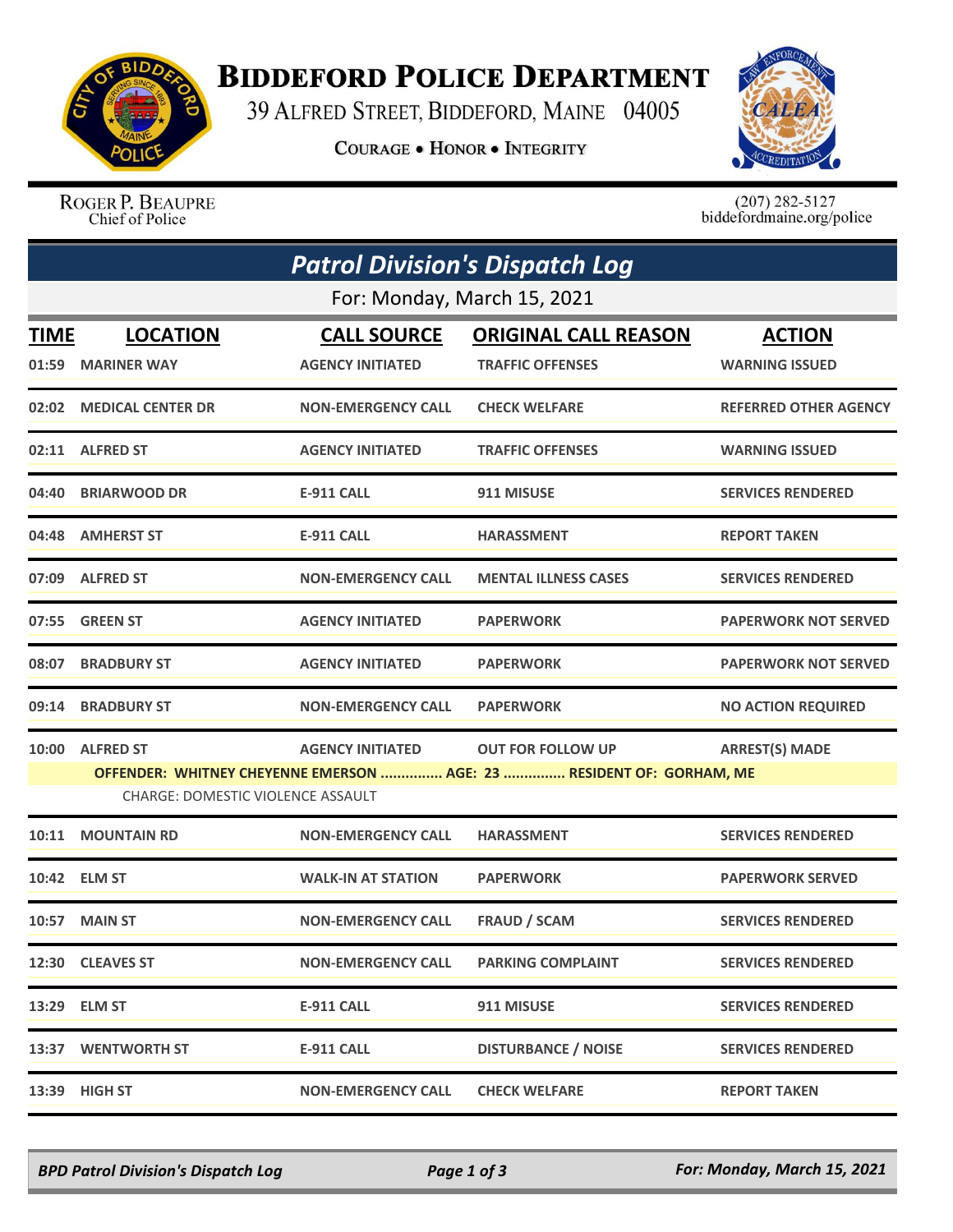| <b>TIME</b> | <b>LOCATION</b>                                    | <b>CALL SOURCE</b>        | <b>ORIGINAL CALL REASON</b>                           | <b>ACTION</b>                |
|-------------|----------------------------------------------------|---------------------------|-------------------------------------------------------|------------------------------|
|             | 14:40 ALFRED ST                                    | <b>WALK-IN AT STATION</b> | <b>COURT ORDERED CHECK IN</b>                         | <b>DISPATCH HANDLED</b>      |
|             | 14:46 BRADBURY ST                                  | <b>NON-EMERGENCY CALL</b> | <b>PARKING COMPLAINT</b>                              | <b>PARKING TICKET ISSUED</b> |
|             | 15:31 ELM ST                                       | <b>AGENCY INITIATED</b>   | <b>TRAFFIC OFFENSES</b>                               | <b>WARNING ISSUED</b>        |
|             | 16:30 GUINEA RD                                    | E-911 CALL                | 911 MISUSE                                            | <b>DISPATCH HANDLED</b>      |
|             | 16:45 ALFRED ST                                    | <b>NON-EMERGENCY CALL</b> | <b>MENTAL ILLNESS CASES</b>                           | <b>TRANSPORT TO HOSPITAL</b> |
|             | <b>16:46 MEDICAL CENTER DR</b>                     | <b>NON-EMERGENCY CALL</b> | <b>FIRE DRILL</b>                                     | <b>NO ACTION REQUIRED</b>    |
|             | 16:52 MAY ST                                       | <b>NON-EMERGENCY CALL</b> | <b>PARKING COMPLAINT</b>                              | <b>SERVICES RENDERED</b>     |
|             | 17:22 ALFRED ST                                    | <b>NON-EMERGENCY CALL</b> | <b>ARTICLES LOST/FOUND</b>                            | <b>REPORT TAKEN</b>          |
|             | 18:28 HILL ST + CLARENDON ST                       | <b>AGENCY INITIATED</b>   | <b>TRAFFIC OFFENSES</b>                               | <b>WARNING ISSUED</b>        |
|             | 18:35 WESTERN AVE + NORTH PARK ST AGENCY INITIATED |                           | <b>TRAFFIC OFFENSES</b>                               | <b>WARNING ISSUED</b>        |
|             | 19:05 POOL ST + DECARY RD                          | <b>AGENCY INITIATED</b>   | <b>TRAFFIC OFFENSES</b>                               | <b>WARNING ISSUED</b>        |
|             | 19:12 POOL ST + MARIAL AVE                         | <b>AGENCY INITIATED</b>   | <b>TRAFFIC OFFENSES</b>                               | <b>WARNING ISSUED</b>        |
|             | 19:12 ALFRED ST + DENTAL AVE                       | <b>AGENCY INITIATED</b>   | <b>TRAFFIC OFFENSES</b>                               | <b>WARNING ISSUED</b>        |
|             | 19:24 POOL ST + DECARY RD                          | <b>AGENCY INITIATED</b>   | <b>TRAFFIC OFFENSES</b>                               | <b>WARNING ISSUED</b>        |
|             | 19:24 SULLIVAN ST                                  | <b>NON-EMERGENCY CALL</b> | <b>CHECK WELFARE</b>                                  | <b>SERVICES RENDERED</b>     |
|             | 19:37 GUINEA RD                                    | <b>AGENCY INITIATED</b>   | <b>TRAFFIC OFFENSES</b>                               | <b>WARNING ISSUED</b>        |
|             | 19:51 MAIN ST                                      | E-911 CALL                | 911 MISUSE                                            | <b>DISPATCH HANDLED</b>      |
|             | <b>19:58 BRADBURY ST</b>                           | <b>AGENCY INITIATED</b>   | <b>PROTECTION FROM ABUSE SERVICE PAPERWORK SERVED</b> |                              |
|             | 20:04 SOUTH ST                                     | <b>AGENCY INITIATED</b>   | <b>TRAFFIC OFFENSES</b>                               | <b>WARNING ISSUED</b>        |
|             | 20:07 HIGH ST                                      | E-911 CALL                | 911 MISUSE                                            | <b>SERVICES RENDERED</b>     |
|             | 20:24 SUMMIT ST + ALFRED ST                        | <b>AGENCY INITIATED</b>   | <b>DISABLED VEHICLE</b>                               | <b>SERVICES RENDERED</b>     |
|             | 21:08 ELM ST + PRECOURT ST                         | <b>AGENCY INITIATED</b>   | <b>TRAFFIC OFFENSES</b>                               | <b>VSAC ISSUED</b>           |
|             | 21:09 ALFRED ST                                    | <b>NON-EMERGENCY CALL</b> | <b>COURT ORDERED CHECK IN</b>                         | <b>NO VIOLATION</b>          |
|             | 21:21 ALFRED ST + WEST COLE RD                     | <b>AGENCY INITIATED</b>   | <b>TRAFFIC OFFENSES</b>                               | <b>WARNING ISSUED</b>        |
|             | 21:31 ELM ST                                       | <b>AGENCY INITIATED</b>   | <b>TRAFFIC OFFENSES</b>                               | <b>WARNING ISSUED</b>        |

*BPD Patrol Division's Dispatch Log Page 2 of 3 For: Monday, March 15, 2021*